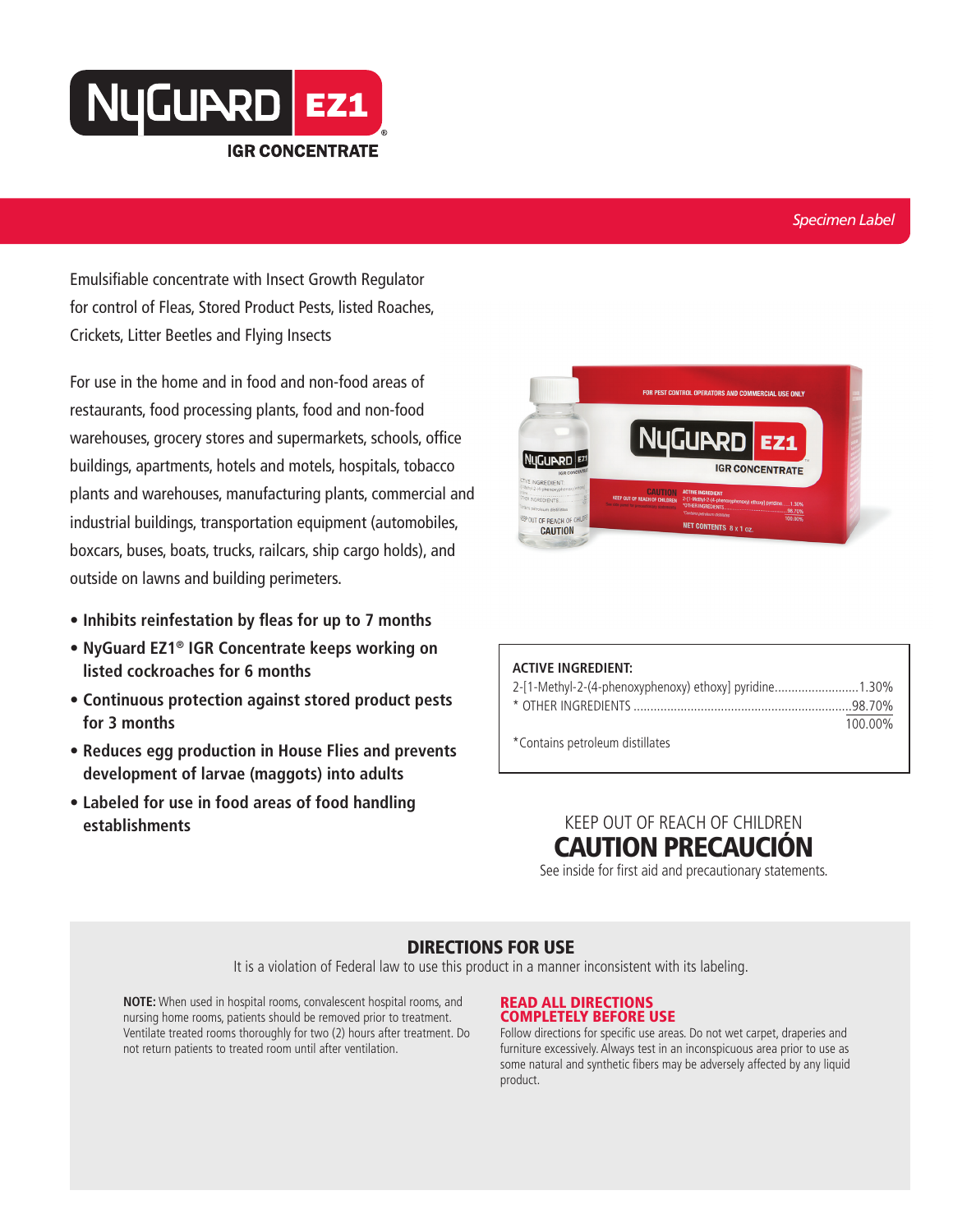#### For use in areas such as:

| Animal Quarters<br>(enclosed premise)<br>treatment)<br>Apartments<br><b>Atriums</b><br>Attics<br><b>Automobiles</b><br><b>Bakeries</b><br><b>Basements</b><br><b>Bathrooms</b><br><b>Bedrooms</b><br><b>Boats</b><br><b>Breweries</b><br><b>Buses</b><br>Cabinets<br>Cabins<br>Cafeterias<br>Campers<br>Campsites<br>Candy Plants<br>Canneries | Carpets<br>Cat Living<br>[Sleeping] Quarters<br>(enclosed premise)<br>treatment)<br>Cereal Processing<br><b>Facilities</b><br>Chests<br>Closed Porches<br>Closets<br>Clothes Storage<br>Commercial<br><b>Buildings</b><br>Condominiums<br>Convenience<br>Stores<br>Crawl Spaces<br>Crematoriums<br>Dairies<br>Day Care Centers<br><b>Decks</b><br>Delicatessens | Dens<br>Dog Houses<br>Dog Kennel Runs<br>Dog Living<br>[Sleeping] Quarters<br>Dormitories<br><b>Draperies</b><br>Dressers<br>Drive-Ins<br>Drugstores<br>Fabric Storage<br>Areas<br><b>Factories</b><br>Floors<br>Flour Mills<br>Food and<br>Non-food<br>Warehouses<br>Food Processing<br>Plants<br><b>Funeral Parlors</b> | Furniture<br>Garages<br>Garbage Areas<br>Garbage Cans<br><b>Gas Stations</b><br>Gazebos<br>Grain Storage<br><b>Facilities</b><br><b>Grocery Stores</b><br>Homes<br><b>Hospitals</b><br>Hotels<br>Indoor Eating<br>Establishments<br><b>Industrial Plants</b><br>Institutional Dining<br>Areas<br>Institutions<br>Jails<br>Kennels<br><b>Kitchens</b> | Lanais<br>Lawns<br>Living Rooms<br>Locker Rooms<br>Mass<br>Merchandising<br>Stores<br><b>Mausoleums</b><br>Mess Halls<br>Mobile Canteens<br>Mobile Homes<br>Morgues<br><b>Mortuaries</b><br>Motels<br><b>Nursing Homes</b><br>Office Buildings<br>Other Public<br><b>Buildings</b><br>Outdoor Eating<br>Establishments<br>Pantries | Parks<br>Patios<br>Pet Bedding<br>Pet Carriers<br>Pet Grooming<br>Parlors<br>Pet Ouarters<br>(enclosed premise)<br>treatment)<br>Pet Sleeping Areas<br>Pet Stores<br>Play Houses<br>Play Rooms<br>Porches<br>Prisons<br><b>Recreation Vehicles</b><br><b>Recreational Areas</b><br>Indoors<br><b>Recreational Areas</b><br>Outdoors<br>Restaurants | Rooms<br>Rugs<br>Schools<br>Ships<br>Shutters<br>Side Yards<br>Solariums<br>Sports Stadiums<br>Storage Areas<br>Sun Porches<br>Sun Rooms<br>Supermarkets<br><b>Taverns</b><br>Theaters<br>Tobacco Plants and<br>Warehouses<br><b>Town Houses</b><br><b>Trailers</b><br>Trains | Transportation<br>Equipment<br>(Automobiles,<br>Boxcars, Buses,<br>Boats, Trucks,<br>Railcars, Ship<br>Cargo Holds)<br>Tree Houses<br>Upholstered<br>Furniture<br>Utility Room<br>Indoor<br>Utility Room<br>Outdoor<br>Vending Machines<br>Verandas<br><b>Veterinary Clinics</b><br>and Hospitals<br>Warehouses<br>Washrooms<br>Zoos |
|------------------------------------------------------------------------------------------------------------------------------------------------------------------------------------------------------------------------------------------------------------------------------------------------------------------------------------------------|-----------------------------------------------------------------------------------------------------------------------------------------------------------------------------------------------------------------------------------------------------------------------------------------------------------------------------------------------------------------|---------------------------------------------------------------------------------------------------------------------------------------------------------------------------------------------------------------------------------------------------------------------------------------------------------------------------|------------------------------------------------------------------------------------------------------------------------------------------------------------------------------------------------------------------------------------------------------------------------------------------------------------------------------------------------------|------------------------------------------------------------------------------------------------------------------------------------------------------------------------------------------------------------------------------------------------------------------------------------------------------------------------------------|----------------------------------------------------------------------------------------------------------------------------------------------------------------------------------------------------------------------------------------------------------------------------------------------------------------------------------------------------|-------------------------------------------------------------------------------------------------------------------------------------------------------------------------------------------------------------------------------------------------------------------------------|--------------------------------------------------------------------------------------------------------------------------------------------------------------------------------------------------------------------------------------------------------------------------------------------------------------------------------------|
|------------------------------------------------------------------------------------------------------------------------------------------------------------------------------------------------------------------------------------------------------------------------------------------------------------------------------------------------|-----------------------------------------------------------------------------------------------------------------------------------------------------------------------------------------------------------------------------------------------------------------------------------------------------------------------------------------------------------------|---------------------------------------------------------------------------------------------------------------------------------------------------------------------------------------------------------------------------------------------------------------------------------------------------------------------------|------------------------------------------------------------------------------------------------------------------------------------------------------------------------------------------------------------------------------------------------------------------------------------------------------------------------------------------------------|------------------------------------------------------------------------------------------------------------------------------------------------------------------------------------------------------------------------------------------------------------------------------------------------------------------------------------|----------------------------------------------------------------------------------------------------------------------------------------------------------------------------------------------------------------------------------------------------------------------------------------------------------------------------------------------------|-------------------------------------------------------------------------------------------------------------------------------------------------------------------------------------------------------------------------------------------------------------------------------|--------------------------------------------------------------------------------------------------------------------------------------------------------------------------------------------------------------------------------------------------------------------------------------------------------------------------------------|

#### FOR FLEA CONTROL:

Flea eggs deposited on treated areas will not develop into adult fleas. Flea larvae crawling onto treated surfaces will also not develop into adult fleas. NyGuard EZ1® IGR Concentrate eliminates the flea population when used as directed. NyGuard EZ1 IGR Concentrate causes a gradual reduction and ultimate elimination of the flea population by breaking the reproductive cycle. NyGuard EZ1 IGR Concentrate stops the flea life cycle and inhibits the development of the immature stages of the flea eggs and larvae for  $\tilde{7}$  months preventing them from reaching the biting adult stage. Existing adult fleas and flea pupae are not affected.

If a high population of adult fleas is present, the use of an adulticide may be necessary for immediate control. NyGuard EZ1 IGR Concentrate may also be combined with a flea adulticide. NyGuard EZ1 IGR Concentrate complements the rapid activity of the adulticide by providing long term control of preadult fleas eggs and larvae before they mature and become biting adults.

Flea control on pets is important in the prevention of the introduction of adult fleas. Pets, their bedding and the areas they frequent should also be treated with EPA registered flea and tick control products, such as flea or flea and tick collar, pet powder, pet spray, pet dip, pet shampoo, flea shampoo or flea and tick shampoo, as part of a complete flea control program in conjunction with this application to minimize the introduction of adult fleas.

NyGuard EZ1 IGR Concentrate can be used prior to the flea season. Application of this product in areas where pets and other animals are known to frequent and where previous infestations have been known to occur will prevent the emergence of adult fleas and also control immature stages of fleas. This early usage could reduce the need for conventional insecticides when used alone as directed. Pretreatment of these areas before the fleas become biting and reproductive adults will aid in reducing developing populations.

| <b>Flea</b><br>control         | <b>Treatment</b>                                                                       | <b>Spray solution</b><br>preparation                                                                                     | <b>Coverage per</b><br>unit area                                                                                 | <b>Comments</b>                                                                       |
|--------------------------------|----------------------------------------------------------------------------------------|--------------------------------------------------------------------------------------------------------------------------|------------------------------------------------------------------------------------------------------------------|---------------------------------------------------------------------------------------|
| Indoor<br>Flea<br>control      | General surface<br>application (including<br>broadcast, spot and<br>crack and crevice) | 1 fl. oz. NyGuard<br><b>EZ1 IGR Concentrate</b><br>per gallon of water                                                   | 1 fl. oz. NyGuard<br><b>EZ1 IGR Concentrate</b><br>diluted per gallon per<br>1,500 sq. ft.                       | Use in<br>conjunction<br>with an                                                      |
|                                | In conjunction with<br>carpet shampoo                                                  | 1 fl. oz. NyGuard<br><b>EZ1 IGR Concentrate</b><br>per gallon of<br>shampoo dilution                                     | 1 fl. oz. NyGuard<br><b>EZ1 IGR Concentrate</b><br>per volume of diluted<br>shampoo to treat<br>1,500 sq. ft.    | adulticide<br>to provide<br>immediate<br>control of adult<br>fleas and flea<br>pupae. |
| In kennels<br>and<br>doghouses | General surface<br>application (including<br>broadcast, spot and<br>crack and crevice) | 1 fl. oz. NyGuard<br><b>FZ1 IGR Concentrate</b><br>per gallon of water                                                   | 1 fl. oz. NyGuard<br><b>EZ1 IGR Concentrate</b><br>diluted per gallon of<br>water per 1,500 sq. ft.              | Treat animals<br>with an FPA<br>registered<br>flea control                            |
| Outdoor<br>Flea<br>control     | General surface<br>application (including<br>broadcast, spot and<br>crack and crevice) | 1 fl. oz. NyGuard<br><b>EZ1 IGR Concentrate</b><br>in a sufficient<br>volume of water to<br>achieve thorough<br>coverage | 1 fl. oz. NyGuard<br><b>EZ1 IGR Concentrate</b><br>diluted in sufficient<br>volume of water per<br>1,000 sq. ft. | product.<br>Reapply<br>exterior<br>applications<br>every 21 days.                     |

#### INDOOR FLEA CONTROL:

Prior to treatment, carpets, draperies and upholstered furniture should be vacuumed thoroughly and the vacuum cleaner bag disposed of in an outdoor trash receptacle. Remove pets from area to be treated. After treatment, do not allow children and pets into treated areas until spray has dried.

**INSTRUCTIONS FOR USE:** NyGuard EZ1 IGR Concentrate is mixed with water and applied with spray equipment such as any low pressure sprayer typically used for indoor applications.

**SPRAY PREPARATION:** Prepare a diluted spray solution by adding 1 fl. oz. of NyGuard EZ1 IGR Concentrate per gallon of water. Partially fill the mixing container with water, add NyGuard EZ1 IGR Concentrate, agitate and fill to final volume. Mix before each use.

**IN CONJUNCTION WITH AN ADULTICIDE INSECTICIDE: NyGuard EZ1 IGR** Concentrate can be mixed with other pesticides registered for adult control of fleas in accordance with the most restrictive of label limitations and precautions. No label dosage rates may be exceeded. This product cannot be mixed with any product containing a label prohibition against such mixing. The combination would provide immediate control of adult fleas and inhibit the development of the immature stages of the flea eggs and larvae for 7 months. Use NyGuard EZ1 IGR Concentrate at application rates specified above.

**GENERAL SURFACE APPLICATION:** Apply NyGuard EZ1 IGR Concentrate diluted spray at the rate of 1 gallon per 1,500 sq. ft. of surface area. Treat all areas that may harbor fleas, such as carpets, furniture, pet sleeping areas and throw rugs. Treat under cushions of upholstered furniture. Do not allow children or pets to contact treated surfaces until spray has dried.

**IN CONJUNCTION WITH CARPET SHAMPOO:** NyGuard EZ1 IGR Concentrate may be combined with a liquid, non-heat extracting carpet shampoo application. Following dilution instructions on carpet shampoo, add 1 fl. oz. of NyGuard EZ1 IGR Concentrate per gallon of diluted shampoo to be applied to carpet. Mix well and shampoo carpet as per instructions on the shampoo product label using approximately one gallon of diluted shampoo to treat 1,500 sq. ft. Allow carpet to completely dry and vacuum thoroughly.

**IN KENNELS AND DOGHOUSES:** Treatment of these areas will stop the development of preadult fleas from becoming biting and reproductive adult fleas. Using an adjustable hose-end sprayer, tank type sprayer or sprinkling can, prepare a diluted spray solution by adding 1 fl. oz. per gallon of water. Partially fill the sprayer with water, add required amount of concentrate in sprayer, agitate and fill to final volume. Agitate before each spray.

Apply at a rate of 1 gallon diluted solution per 1,500 sq. ft. of surface area. Apply to resting areas, walls, floor, animal bedding and run areas. Remove animals before spraying and do not return animals to treated areas until spray has dried completely. Pets and their bedding should also be treated with EPA registered flea and tick control products, flea or flea and tick collar, pet powder, pet spray, pet dip, pet shampoo, flea shampoo or flea and tick pet shampoo, in conjunction with this application as part of a complete flea control program to prevent the introduction of adult fleas.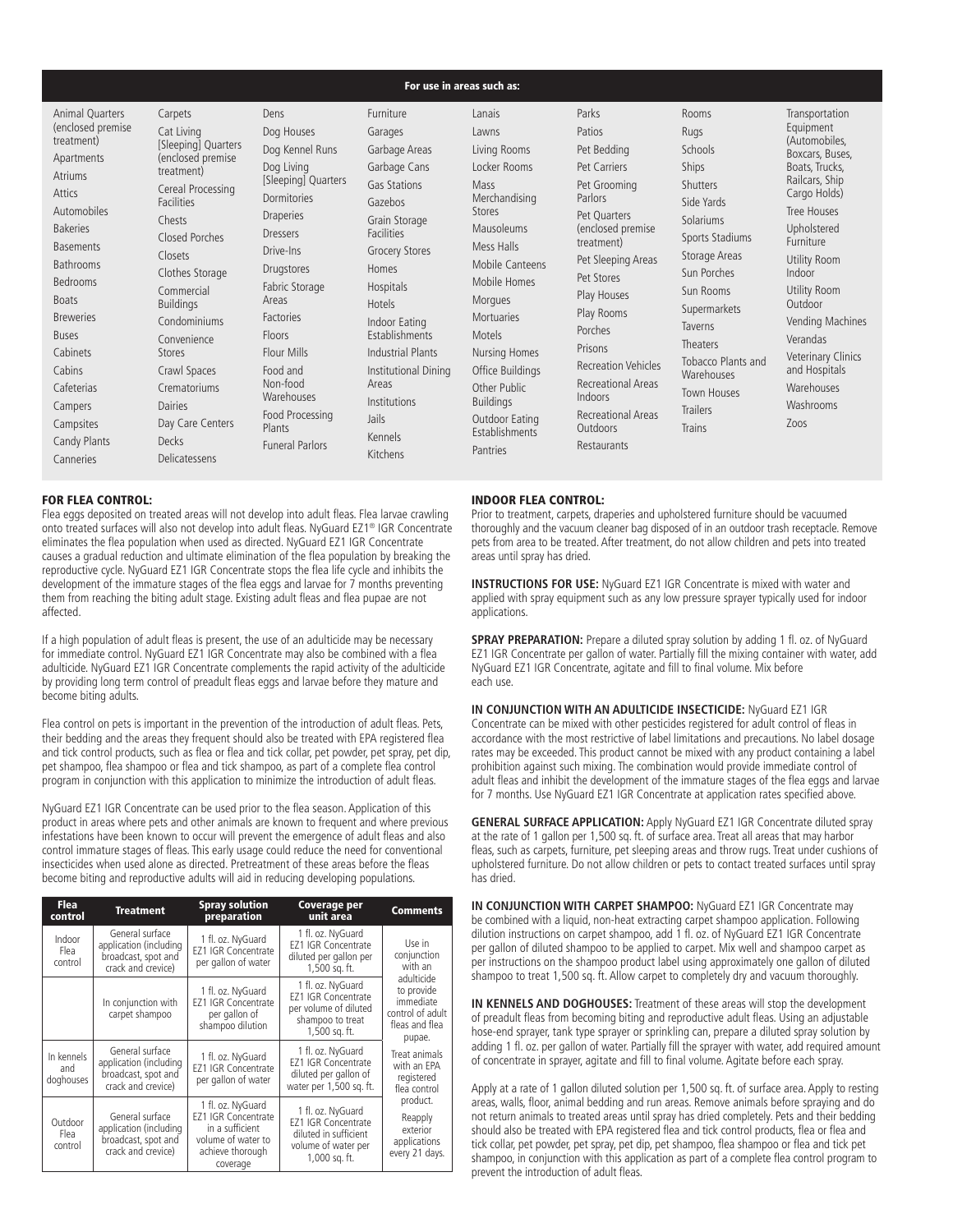#### OUTDOOR FLEA CONTROL:

Apply NyGuard EZ1 IGR Concentrate dilution, to areas where pets normally frequent such as under trees, ornamental plants and shrubs. NyGuard EZ1 IGR Concentrate acts on the immature life stages of the flea, preventing the development of adult fleas. Flea eggs deposited on treated areas will not develop into adult fleas. Flea larvae crawling onto treated surfaces will also not develop into adult fleas. NyGuard EZ1 IGR Concentrate eliminates the flea population when used as directed. NyGuard EZ1 IGR Concentrate controls the flea population by inhibiting reproduction. NyGuard EZ1 IGR Concentrate causes a gradual reduction and ultimately eliminates the flea population by breaking the reproductive cycle. This concentrate does not affect existing adult fleas and flea pupae. Application on soil surfaces will provide 21 days of IGR activity. Treat lawn area with an EPA registered lawn treatment product to kill adult fleas if a large population exists.

**SPRAY PREPARATION:** Using a hose-end sprayer, tank type sprayer or sprinkling can, prepare a diluted spray solution by adding 1 fl. oz. of NyGuard EZ1 IGR Concentrate in a sufficient volume of water to achieve thorough coverage of 1,000 sq. ft. Partially filling the sprayer with water, add NyGuard EZ1 IGR Concentrate, agitate and fill with water to the final volume. Agitate before each spray.

Spray using a slow, even sweeping motion, being sure to cover surface areas where pets normally frequent. Avoid soaking young or flowering plants. One (1) tsp. per gallon will cover 166 sq. ft. for treating pet resting areas. Do not apply under windy conditions. Do not apply this product in or around bodies of water. Repeat application in 21 days.

Remove animals before spraying and do not allow animals or children to return to treated areas until spray has dried completely. Pets and their bedding should also be treated with EPA registered flea and tick control products, such as flea or flea and tick collar, pet dust, pet spray, pet dip, pet shampoo, flea shampoo or flea and tick pet shampoo, in conjunction with this application as a part of a complete flea control program to prevent the introduction of adult fleas.

#### FOR GERMAN, ASIAN, AND BROWN BANDED COCKROACH AND CRICKET CONTROL:

The active ingredient in NyGuard EZ1 IGR Concentrate is an insect growth regulator. NyGuard EZ1 IGR Concentrate acts on the immature life stages of the cockroach and cricket, preventing nymphal cockroaches and crickets from developing into reproductive adults. Shortly after application of this concentrate cockroaches with twisted wings will begin to appear, indicating that NyGuard EZ1 IGR Concentrate has taken effect—those cockroaches with twisted wings are unable to reproduce. NyGuard EZ1 IGR Concentrate eliminates the cockroach and cricket population when used as directed. One treatment works for 6 months against hatching cockroaches, nymphs and crickets.

If high populations of adult cockroaches are present, the use of an adulticide may be necessary for immediate control. NyGuard EZ1 IGR Concentrate causes a gradual reduction in the cockroach population by breaking the life cycle of the cockroach and preventing the cockroaches from breeding. This concentrate may also be combined with a cockroach adulticide. NyGuard EZ1 IGR Concentrate complements the rapid activity of the adulticide by providing long term control of cockroach nymphs before they become reproductive adults.

| <b>Cockroach</b><br>and<br><b>Cricket</b><br>control | <b>Treatment</b>                                                                          | <b>Spray solution</b><br>preparation                                        | <b>Coverage per unit</b><br>area                                                                                                          | <b>Comments</b>                                         |  |
|------------------------------------------------------|-------------------------------------------------------------------------------------------|-----------------------------------------------------------------------------|-------------------------------------------------------------------------------------------------------------------------------------------|---------------------------------------------------------|--|
| Indoor                                               | General surface<br>application<br>(including<br>broadcast, spot and<br>crack and crevice) | $1$ fl. oz.<br>NyGuard EZ1 IGR<br>Concentrate per<br>1/2 gallon<br>of water | 1 fl. oz. NyGuard EZ1 IGR<br>Concentrate diluted per<br>1/2 gallon of water per<br>500 sq. ft. or 500 linear ft.<br>for crack and crevice | Use in<br>conjunction<br>with an<br>adulticide          |  |
| Outdoor                                              | Perimeter crack<br>and crevice                                                            | $1$ fl. oz.<br>NyGuard EZ1 IGR<br>Concentrate per<br>1/2 gallon<br>of water | 1 fl. oz. NyGuard EZ1 IGR<br>Concentrate diluted per<br>1/2 gallon of water per<br>500 linear ft.                                         | to provide<br>immediate<br>control of adult<br>insects. |  |

#### FOR INDOOR COCKROACH AND CRICKET CONTROL:

**INSTRUCTIONS FOR USE:** NyGuard EZ1 IGR Concentrate is mixed with water and applied with spray equipment such as a low pressure sprayer typically used for indoor applications.

**SPRAY PREPARATION:** Prepare a diluted spray solution by adding 1 fl. oz. of NyGuard EZ1 IGR Concentrate per 1/2 gallon of water. Partially fill the mixing container with water, add NyGuard EZ1 IGR Concentrate, agitate and fill to the final volume. Agitate before each spray.

**DILUTION FOR FOGGING APPLICATION:** To prepare the fogging solution, mix 1 fl. oz. of this concentrate with 1 fl. oz. of petroleum distillate or 1 fl. oz. of water and agitate to assure a uniform mixture. The resulting 2 fl. oz. of solution will then be used to fog 1,900 cu. ft. of space.

**IN CONJUNCTION WITH AN ADULTICIDE INSECTICIDE: NyGuard EZ1 IGR** Concentrate can be mixed with other pesticides registered for adult control of cockroaches in accordance with the most restrictive of label limitations and precautions. No label dosage rates may be exceeded. This product cannot be mixed with any product containing a label prohibition against such mixing. The combination would provide immediate control of adult cockroaches and inhibit the development of the immature stages of the cockroach nymphs for 6 months. Use NyGuard EZ1 IGR Concentrate at application rates specified above.

**GENERAL SURFACE APPLICATIONS – COCKROACHES Brown Banded Cockroach, Asian Cockroach, German Cockroach and Cricket:** Apply diluted spray at the rate of 1/2 gallon per 500 sq. ft. of surface area as a spot treatment, surface application and crack and crevice spray. Contact as many insects as possible with this spray in addition to thorough spraying of all parts of the room suspected of harboring these pests. Special attention should be paid to hiding places such as beneath sinks, behind and beneath

stoves and refrigerators, cracks and crevices, around garbage cans, cabinets, along the outside of baseboards, door and window sills, door and window frames and floors, around and on drains, pipes, plumbing, behind bookcases, storage and other utility installation areas, infested furniture and the inside of cabinets and closets hitting insects with spray whenever possible.

#### **FOR OUTDOOR PERIMETER TREATMENTS FOR COCKROACHES AND CRICKETS:**

Prepare a diluted spray solution by adding 1 fl. oz. of NyGuard EZ1 IGR Concentrate per 1/2 gallon of water into any low-pressure pump sprayer. At the rate of 1/2 gallon per 500 ft., apply in a band 2-4 ft. adjacent to and around the structure and apply to a height of 2-3 ft. on the foundation where pests may be active or may find entrance. Apply as a surface spray around window frames, doors, garage doors, patios, decks, carports, and shutters, around garbage areas, sill plates and other areas where cockroaches may congregate. Do not apply as a space spray. Do not apply under windy conditions. Do not apply this product in or around bodies of water.

FOR CONTROL OF STORED PRODUCT PESTS (including Indian Meal Moths, Rice Moths, Tobacco Moths, Red Flour Beetles, Confused Flour Beetles, Lesser Grain Borers, Merchant Grain Beetles, Sawtoothed Grain Beetles, Warehouse Beetles, Cigarette Beetles and Dermestid Beetles).

**FOOD AND NON-FOOD WAREHOUSES:** NyGuard EZ1 IGR Concentrate may be applied as a general surface, fogger, spot or crack and crevice treatment in food and non-food storage warehouses. Apply to all areas that may harbor pests, including under and between pallets. Repeat application in 90 days.

**TREATMENTS IN FOOD HANDLING ESTABLISHMENTS** (Places other than private residences in which food is held, processed, prepared or served): Application is limited to space, general surface, spot, and/or crack and crevice treatment in food handling establishments where food and food products are held, prepared, processed and served. Space and general surface application may be used only when the facility is not in operation provided exposed food is covered or removed from the area being treated prior to application. Spot, and/or crack and crevice treatments may be used while the facility is in operation provided exposed food is covered or removed from the area being treated prior to application. Food contact surfaces must be thoroughly washed with an effective cleaning compound and rinsed with potable water after use of the product.

**NON-FOOD AREAS:** NyGuard EZ1 IGR Concentrate may be used to treat non-food areas. Non-food areas include areas such as garbage rooms, lavatories, floor drains (to sewers), entries and vestibules, offices, locker rooms, machine rooms, boiler rooms, garages, mop closets and storage (after canning or bottling).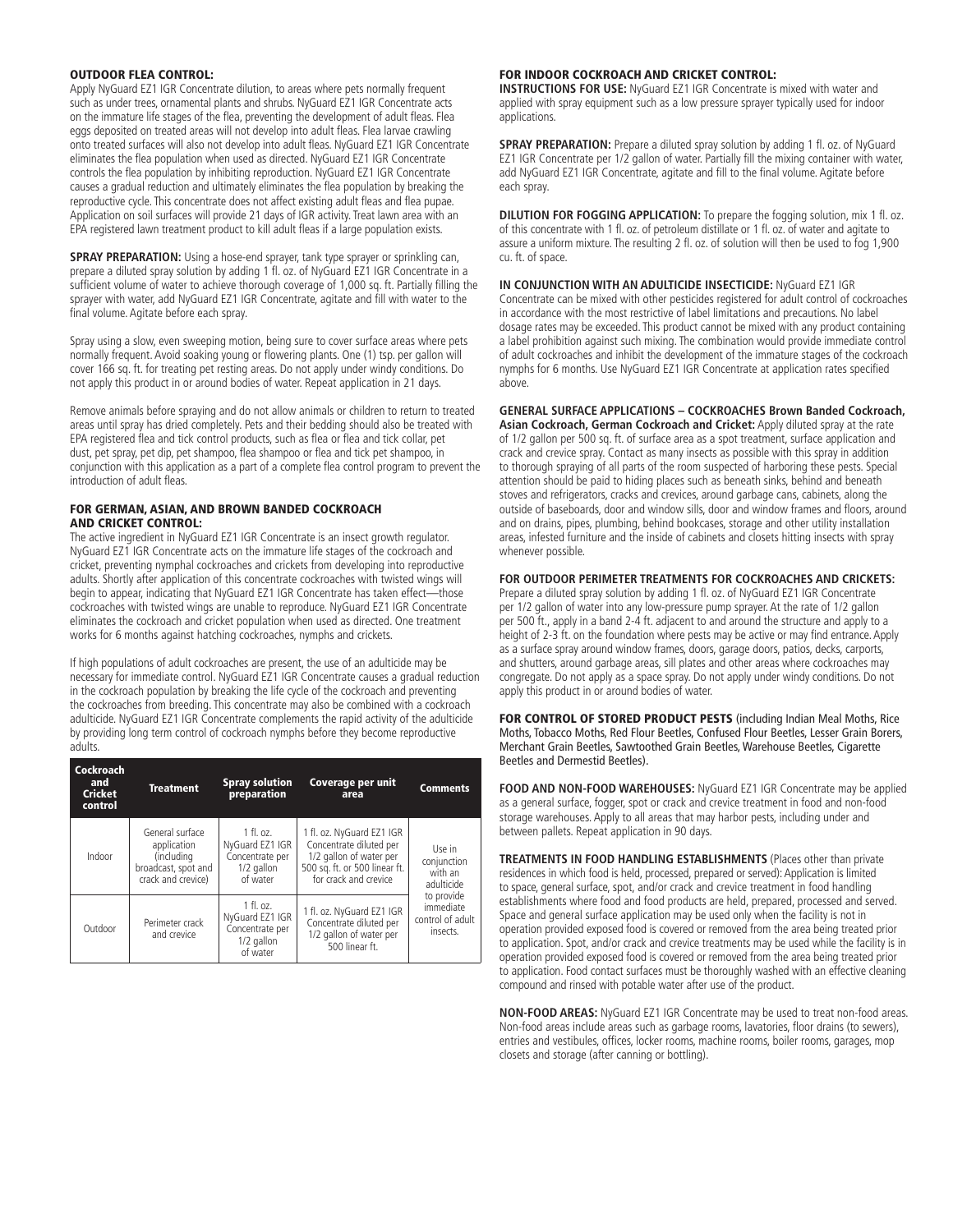**FOOD AREAS:** NyGuard EZ1 IGR Concentrate can be used to treat food areas. May be used in food areas of food handling establishments, restaurants, or other areas where foods are commercially prepared or served. May be used in serving areas only when facility is not in operation or food is not exposed. Serving areas are areas where prepared foods are served, such as dining rooms. In the home all food-processing surfaces and utensils must be covered during treatment or thoroughly washed before use. Food areas include areas for receiving, storage, packing (canning, bottling, wrapping, boxing), preparing, edible waste storage, and enclosed processing systems (mills, dairies, edible oils, syrups). Repeat application in 90 days.

#### **SPRAY PREPARATION FOR SURFACE, SPOT, AND CRACK AND CREVICE**

**APPLICATIONS:** Prepare a diluted spray solution by adding 1 fl. oz. of NyGuard EZ1 IGR Concentrate per 85 fl. oz. of water. Partially fill the mixing container with water, add NyGuard EZ1 IGR Concentrate, agitate and fill to final volume. Agitate before each spray application.

**TANK MIXING:** NyGuard EZ1 IGR Concentrate can be mixed with other pesticides in accordance with the most restrictive of label limitations and precautions. No label dosage rates may be exceeded. This product cannot be mixed with any product containing a label prohibition against such mixing.

| <b>Stored</b><br>product<br>pests | <b>Treatment</b>                                                                             | <b>Spray solution</b><br>preparation                                     | Coverage per unit<br>area                                                                                                                               | <b>Comments</b>                                         |  |
|-----------------------------------|----------------------------------------------------------------------------------------------|--------------------------------------------------------------------------|---------------------------------------------------------------------------------------------------------------------------------------------------------|---------------------------------------------------------|--|
| Food and<br>non-food<br>areas     | General surface<br>application<br>(including<br>broadcast, spot<br>and crack and<br>crevice) | $1$ fl. oz.<br>NyGuard EZ1 IGR<br>Concentrate per<br>85 fl. oz. of water | 1 fl. oz. NyGuard<br><b>EZ1 IGR Concentrate</b><br>diluted per 85 fl. oz. of<br>water per 1,000 sq. ft.<br>or 1.000 linear ft. for<br>crack and crevice | Use in<br>conjunction<br>with an<br>adulticide          |  |
| Food and<br>non-food<br>areas     | Fogging/ULV                                                                                  | 1 fl. oz. diluted in<br>appropriate carrier                              | 1 fl. oz. NyGuard<br><b>EZ1 IGR Concentrate</b><br>diluted in appropriate<br>carrier per 8,000 cu. ft.                                                  | to provide<br>immediate<br>control of<br>adult insects. |  |

**GENERAL SURFACE APPLICATIONS:** Apply diluted spray at a rate of 85 fl. oz. per 1,000 sq. ft. For treatment of food processing and food handling establishments, apply with a sprayer that will give coarse, wet droplets. Spray surfaces, into cracks and crevices in walls and floors, under and between pallets, areas at the base of machinery and equipment, under furniture, in mop and equipment closets, behind cabinets, under shelves and racks, around pipes and openings in floors and walls, along baseboards, in wall voids, and other areas where insects seek harborage. Contact as many insects as possible. Repeat application in 90 days.

**SPOT AND CRACK AND CREVICE APPLICATIONS:** Apply NyGuard EZ1 IGR Concentrate diluted spray solution using a pressurized spray system capable of delivering a pinpoint or variable spray pattern. Crack and crevice applications may be made directly to areas such as crevices, baseboards, floors, ceilings, walls, expansion joints, molding, areas around water and sewer pipes, voids where pests can hide and similar areas. Spot treatments may also be made to areas including storage areas, closets, around water pipes, doors and windows, behind and under refrigerators, cabinets, sinks, stoves and other equipment, shelves, drawers and similar areas.

**FOGGING APPLICATIONS:** NyGuard EZ1 IGR Concentrate may be applied as a fog or an ultra-low volume (ULV) application with equipment such as ULV equipment, mechanical misting sprayers, aerosol generators, or thermal foggers. To prepare the fogging solution, follow the equipment manufacturer's solution preparation instructions. For fogging applications, NyGuard EZ1 IGR Concentrate may be diluted with water or petroleum distillate. Apply at a rate of 1 fl. oz. of NyGuard EZ1 IGR Concentrate diluted in appropriate carrier per 8,000 cu. ft. Fogging applications are recommended for larger facilities including food and non-food warehouses. Close area to be treated and shut off all ventilation systems. Apply the product in the air and direct fog or mist toward all areas that may harbor target pests. After treatment, leave the room closed for 30 minutes or longer as recommended by the equipment manufacturer or the labels of other products applied in tank mixing. Do not remain in treated area. Ventilate thoroughly before reentry.

#### FOR CONTROL OF LITTER BEETLES (such as Darkling, Hide and Carrion Beetles):

NyGuard EZ1 IGR Concentrate can be applied to litter, such as in poultry houses infested with Litter Beetles, to break the lifecycle of these insect pests. Make uniform application of NyGuard EZ1 IGR Concentrate to litter at the rate of 1 fl. oz. of NyGuard EZ1 IGR Concentrate per 1,000 sq. ft. space in sufficient volume of water to achieve thorough coverage. For effective prevention of beetle larvae in litter, remove animals from immediate treatment area and old litter. Surface treat immediately after animals are removed and again just prior to new animal placement is most effective. Adult egg-laying beetles can be killed with fast-acting adulticides. Application of adulticides to walls and floors at cleanout, before reintroduction of animals, will suppress beetles that escaped earlier treatment and will help delay onset of future infestations. Pay attention to areas where beetles frequently occur, such as walls, supports, cages, stalls and around feeders. Cover or remove exposed food, feed, water and watering equipment.

Apply NyGuard EZ1 IGR Concentrate uniformly at the rate of 1 fl. oz. of NyGuard EZ1 IGR Concentrate per 1,000 sq. ft. to floor area and to walls, posts, and cage framing (birds grown in cages only). Application should also be made into cracks and crevices around insulation. Reapply after each grow out or sanitization procedure. Indoor control can be enhanced by making perimeter treatments around the outside of building foundations to prevent immigrating adult beetles. Apply NyGuard EZ1 IGR Concentrate or adulticide insecticides, or both, in a uniform band at least 1 foot up and 1-4 ft. out from foundation. Maintaining a year-round treatment program will prevent background populations from reaching problem levels.

| Litter<br><b>Beetle</b><br>control | <b>Treatment</b>                                                                                   | <b>Spray solution</b><br>preparation                                                                            | Coverage per unit<br>area                                                                                                                                                                           | <b>Comments</b>                                                                                                                                                                  |
|------------------------------------|----------------------------------------------------------------------------------------------------|-----------------------------------------------------------------------------------------------------------------|-----------------------------------------------------------------------------------------------------------------------------------------------------------------------------------------------------|----------------------------------------------------------------------------------------------------------------------------------------------------------------------------------|
| In poultry<br>houses               | General<br>surface<br>application<br>(including<br>broadcast.<br>spot and<br>crack and<br>crevice) | 1 fl. oz. NyGuard<br>EZ1 IGR<br>Concentrate in<br>sufficient volume<br>of water to achieve<br>thorough coverage | 1 fl. oz. NyGuard<br><b>EZ1 IGR Concentrate</b><br>diluted in sufficient<br>volume of water to<br>achieve thorough<br>coverage per 1,000<br>sq. ft. or 1,000 linear<br>ft. for crack<br>and crevice | Use in conjunction<br>with an adulticide<br>to provide<br>immediate control<br>of adult Litter<br>Beetles.<br>Do not apply to<br>interior areas<br>where animals<br>are present. |

#### FOR CONTROL OF ANTS:

Apply NyGuard EZ1 IGR Concentrate at the rate of 1 fl. oz. diluted in 1/2 gallon of water per 500 sq. ft. to interior areas where Ants are actively foraging and in a band 6-10 ft. wide adjacent to the exterior foundation wall of the building. NyGuard EZ1 IGR Concentrate may be used alone, with alternating treatments of an adulticide insecticide, or in a tank mix combination with an adulticide insecticide.

• If needed, repeat treatments with NyGuard EZ1 IGR Concentrate may be made 14 days after previous treatment or if heavy rainfall occurs repeat application.

| <b>Ant control</b>                       | <b>Treatment</b>                                                                             | <b>Spray solution</b><br>preparation                                                                                         | <b>Coverage per</b><br>unit area                                                                                                                     | <b>Comments</b>                                                                                        |
|------------------------------------------|----------------------------------------------------------------------------------------------|------------------------------------------------------------------------------------------------------------------------------|------------------------------------------------------------------------------------------------------------------------------------------------------|--------------------------------------------------------------------------------------------------------|
| Interior and<br>exterior<br>applications | General surface<br>application<br>(including<br>broadcast, spot<br>and crack and<br>crevice) | 1 fl. oz. NyGuard<br><b>FZ1 IGR</b><br>Concentrate per<br>1/2 gallon of<br>water, thoroughly<br>wet surface being<br>treated | $1$ fl. oz.<br>NyGuard EZ1<br>IGR Concentrate<br>diluted per 1/2<br>gallon of water<br>per 500 sq. ft. or<br>500 linear ft. for<br>crack and crevice | Use in<br>conjunction<br>with an<br>adulticide<br>to provide<br>immediate<br>control of<br>adult ants. |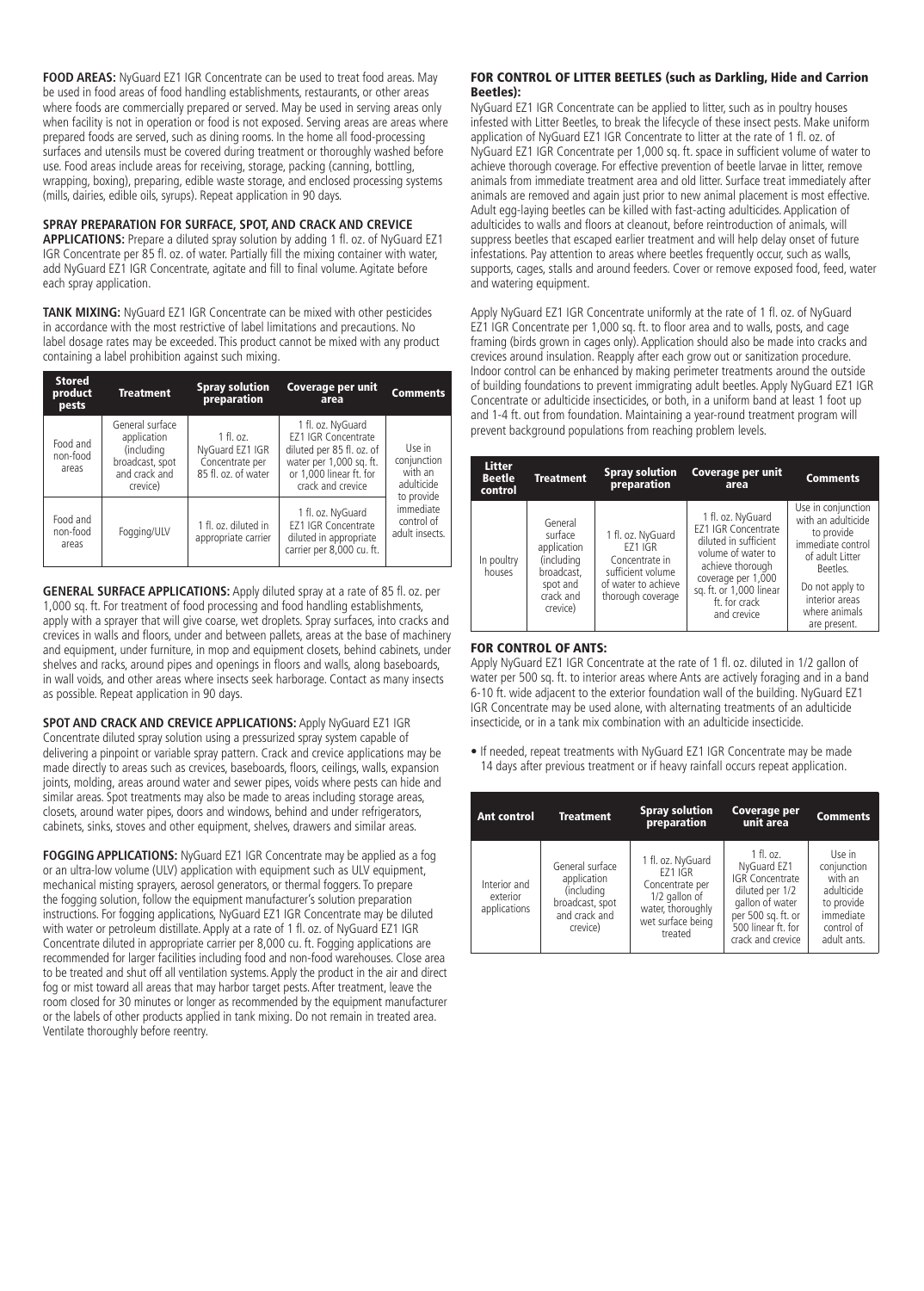#### FOR CONTROL OF FLYING INSECT PESTS (such as Flies, Moths, Midges, Mosquitoes and Gnats):

**GENERAL SURFACE TREATMENTS:** For control of House Flies, Stable Flies, Moths, Mosquitoes, Nuisance Flies (gnats, midges) and other similar flying pest insects such as those classified as Dipterous or Hymenopterous. NyGuard EZ1 IGR Concentrate effects both adult and juvenile stages. In House Flies, NyGuard EZ1 IGR Concentrate causes a decrease in the number and hatching of eggs laid by treated adults. Fly larvae (maggots) show physiological and functional defects leading to the inability to develop into normal adults. When used alone, NyGuard EZ1 IGR Concentrate insect growth regulator will result in a reduction in adult fly populations after 3-4 weeks when previously hatched adult flies have died naturally.

NyGuard EZ1 IGR Concentrate may be used for control of flying insect pests in those areas in, on and around residential, commercial, public, industrial and agricultural buildings. For the purposes of controlling general and occasional insect pests, NyGuard EZ1 IGR Concentrate may be used to control nuisance flies, gnats, midges, and mosquitoes by application into moist breeding areas (potted plants, moist debris or litter) or into areas holding standing water such as gutters, drains, pools and fountains.

- Do not apply directly to any natural bodies of water such as ponds, lakes, streams, rivers, marshes, potholes, and estuaries.
- If needed, repeat treatments with NyGuard EZ1 IGR Concentrate may be made 14 days after previous treatment or if heavy rainfall occurs repeat application.

**TREATMENTS IN COMBINATION WITH AN ADULTICIDE:** For knockdown and more rapid control of adult flying insect pests or to control an influx of flies from untreated areas, use NyGuard EZ1 IGR Concentrate in alternation or in a tank mix combination with an adulticide insecticide. The combination would provide for immediate control of adult flying insects such as flies on resting surfaces such as walls and overhead areas while preventing immature insect stages from developing into adults.

**TANK MIXING:** NyGuard EZ1 IGR Concentrate can be mixed with other pesticides in accordance with the most restrictive of label limitations and precautions. No label dosage rates may be exceeded. This product cannot be mixed with any product containing a label prohibition against such mixing. Prepare the tank mix using the recommended label rate of adulticide and NyGuard EZ1 IGR Concentrate by adding the adulticide first and making sure it is well mixed and in suspension and then adding the correct amount of NyGuard EZ1 IGR Concentrate according to the label instructions below.

| <b>Flying</b><br>insect<br>control | <b>Treatment</b>                                                                             | <b>Spray solution</b><br>preparation                                                                                                  | Coverage per<br>unit area                                                                                                                                                                        | <b>Comments</b>                                                                         |
|------------------------------------|----------------------------------------------------------------------------------------------|---------------------------------------------------------------------------------------------------------------------------------------|--------------------------------------------------------------------------------------------------------------------------------------------------------------------------------------------------|-----------------------------------------------------------------------------------------|
| Indoor<br>and<br>outdoor           | General surface<br>application<br>(including<br>broadcast, spot<br>and crack and<br>crevice) | 1 fl. oz. NyGuard<br><b>EZ1 IGR Concentrate</b><br>in sufficient volume of<br>water to thoroughly<br>wet the surface<br>being treated | 1 fl. oz. NyGuard<br><b>EZ1 IGR Concentrate</b><br>diluted in sufficient<br>volume of water<br>to thoroughly wet<br>surface per 1,500 sq.<br>ft. or 1.000 linear ft.<br>for crack<br>and crevice | Use in<br>conjunction<br>with an<br>adulticide<br>to provide<br>immediate<br>control of |
|                                    | Fogger/ULV<br>treatment                                                                      | 1 fl. oz. NyGuard<br><b>EZ1 IGR Concentrate</b><br>diluted in carrier                                                                 | 1 fl. oz. NyGuard<br><b>FZ1 IGR Concentrate</b><br>diluted in carrier per<br>8,000 cu. ft.                                                                                                       | adult insects.                                                                          |

#### **TREATMENTS IN, ON AND AROUND LIVESTOCK AND POULTRY HOUSING**

**AND PET KENNELS:** NyGuard EZ1 IGR Concentrate may be used by pest control operators or livestock producers in livestock housing structures (including poultry houses) and pet kennels to control flying insect pests. Remove pets from kennels before treatment. Apply as a general surface, fogger/ULV or a crack and crevice application to areas where flying pests collect or breed.

For surface applications, thoroughly wet floors, walls, ceilings, and doors, around windows, garbage and refuse areas. When used as directed, control will be enhanced when facilities are cleaned and interior applications are supplemented with exterior perimeter treatments.

- Treat birdcages or stock pens only after removal of animals.
- Do not make interior applications of NyGuard EZ1 IGR Concentrate in areas of facility where animals are present.
- Allow treated areas to dry before allowing animals back in treated areas of facility.
- Cover or remove exposed food, feed, water and watering equipment.

**TREATMENTS TO INTERIOR AREAS AND SURFACES:** Use 1 fl. oz. of NyGuard EZ1 IGR Concentrate per gallon of water and apply to 1,500 sq. ft. of surface area or in sufficient volume to achieve adequate coverage. Treat all areas where flying insects may collect, rest or breed, including vertical walls, ceilings, pipes, conduits, stalls, stanchions, floors, and walkways. When NyGuard EZ1 IGR Concentrate is used alone, treatments can be extended to animal bedding, manure, and other potential areas where flying insects may breed.

**TREATMENTS TO PERIMETER AREAS AND SURFACES:** Use 1 fl. oz. of NyGuard EZ1 IGR Concentrate per gallon of water and apply to outside surfaces of buildings, porches, patios, garages and other areas where these pests have been seen or found. For perimeter control, make a general surface application of 1 fl. oz. of product diluted in water to cover 1,500 sq. ft. or in sufficient volume to achieve adequate coverage. To help prevent infestations of buildings by flying insects, treat soil, vegetation or other substrates in a band 6-10 ft. wide adjacent to the building foundations, walls, around doors and windows, and overhead areas where these pests are active and may find entrance or harborage.